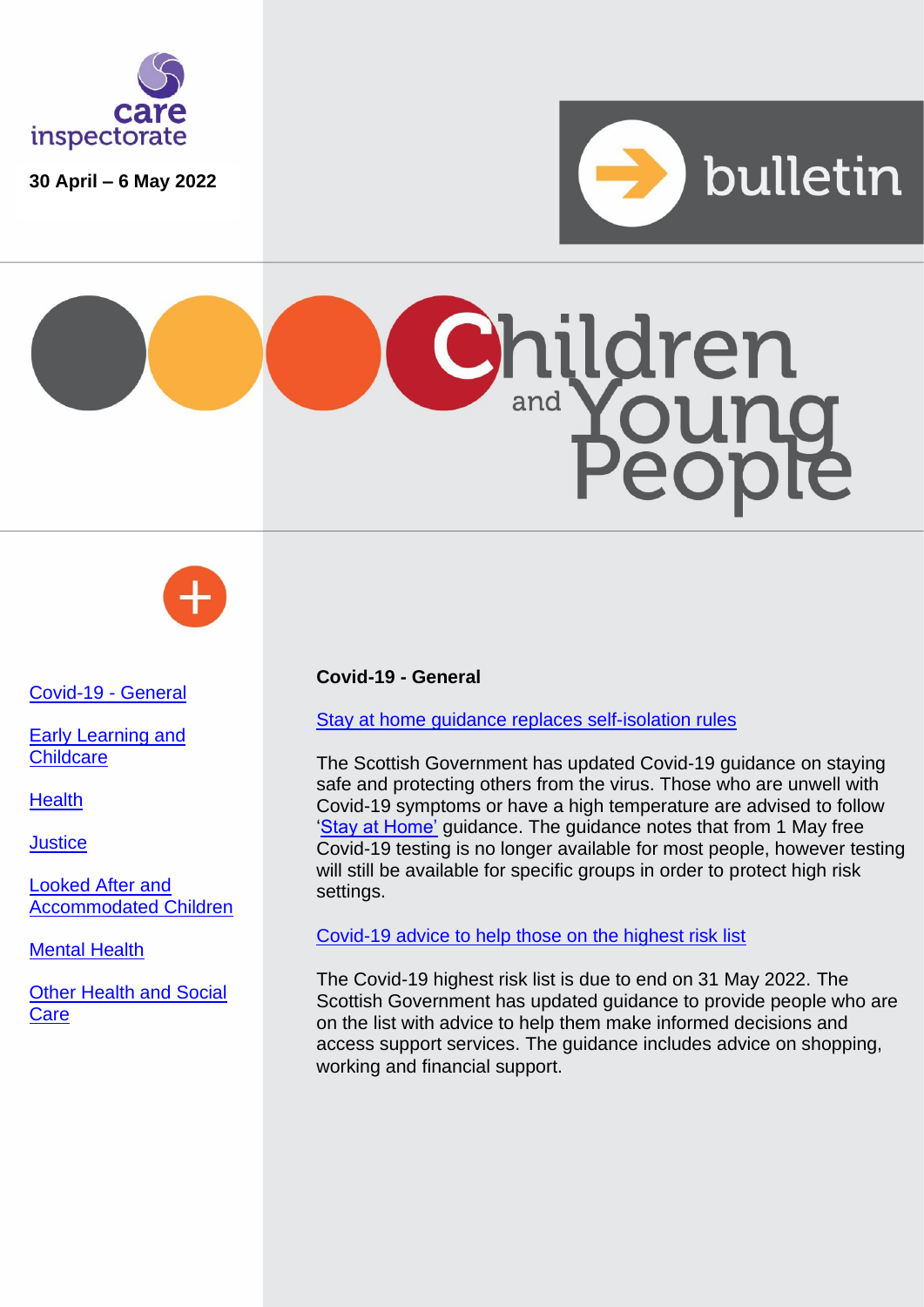

[Update to reporting of Covid-19](https://www.publichealthscotland.scot/news/2022/may/update-to-reporting-of-covid-19-statistics/)

Public Health Scotland (PHS) has updated how Covid-19 will be reported on since the lifting of restrictions and isolation from 1 May 2022. PHS is moving towards weekly Covid-19 reporting, which is typical for respiratory infection surveillance and is more appropriate as the country transitions from the emergency response phase of the pandemic to living with endemic Covid-19. From 9 May 2022, the [PHS](https://public.tableau.com/app/profile/phs.covid.19/viz/COVID-19DailyDashboard_15960160643010/Overview/viz/COVID-19DailyDashboard_15960160643010/Overview)  [COVID-19 dashboard](https://public.tableau.com/app/profile/phs.covid.19/viz/COVID-19DailyDashboard_15960160643010/Overview/viz/COVID-19DailyDashboard_15960160643010/Overview) will be updated on Mondays and Thursdays, before moving to weekly updates on a Wednesday from June.

## [Unpaid Carers advice updated](https://www.gov.scot/publications/coronavirus-covid-19-advice-for-unpaid-carers/)

The Scottish Government has published an update to advice for unpaid carers to reflect the change in Covid-19 isolation and restrictions. The new update includes information about vaccinations and isolation rules.

## Self-isolation [support grant guidance updated](https://www.gov.scot/publications/coronavirus-covid-19-scottish-welfare-fund-statutory-guidance/)

The Scottish Government has updated its guidance covering the Scottish Welfare Fund and self-isolation support grant. From 1 May 2022, eligibility for the selfisolation support grant changed to reflect updated self-isolation and testing requirements. The value of the self-isolation support grant has been reduced from £500 to £225 to better reflect the loss of income and align with the health policy intention to transition workers back to pre-Covid sickness arrangements.

# **Early Learning and Childcare**

# [ELC Covid-19 guidance update](https://www.careinspectorate.com/images/ELC_-_Workforce_-_Provider_Notice_-_3rd_May_2022.pdf?utm_medium=email&utm_source=govdelivery)

The Scottish Government has updated its Early Learning and Childcare (ELC) Covid-19 guidance to reflect recent changes to testing and isolation requirements for ELC settings. The provider notice sets out:

- details of the new 'Stay at Home' guidance and the changes made to guidance to reflect this and other policy updates since the last iteration
- changes to the self-isolation support grant
- arrangements for dealing with any surplus stocks of LFD tests
- an invitation to participate in a poll on the speech and language needs of children in view of the impacts of the pandemic.

## Department for [Education research show impact of Covid on Early Years \(England\)](https://www.nurseryworld.co.uk/news/article/new-dfe-research-emphasises-the-impact-of-covid-on-early-years-sector)

Three new reports from the Department for Education (DfE) have been published that outline how childcare settings across England have been impacted by the Covid-19 pandemic, reports Nursery World. The reports highlighted several staff concerns, such as relaxed ratios (of children to staff) as well as a limited number of 'qualified professions' in the field. Furthermore, 71% of nurseries and pre-schools have lost staff since the start of the pandemic, with 54% noting that their costs have

OFFICIAL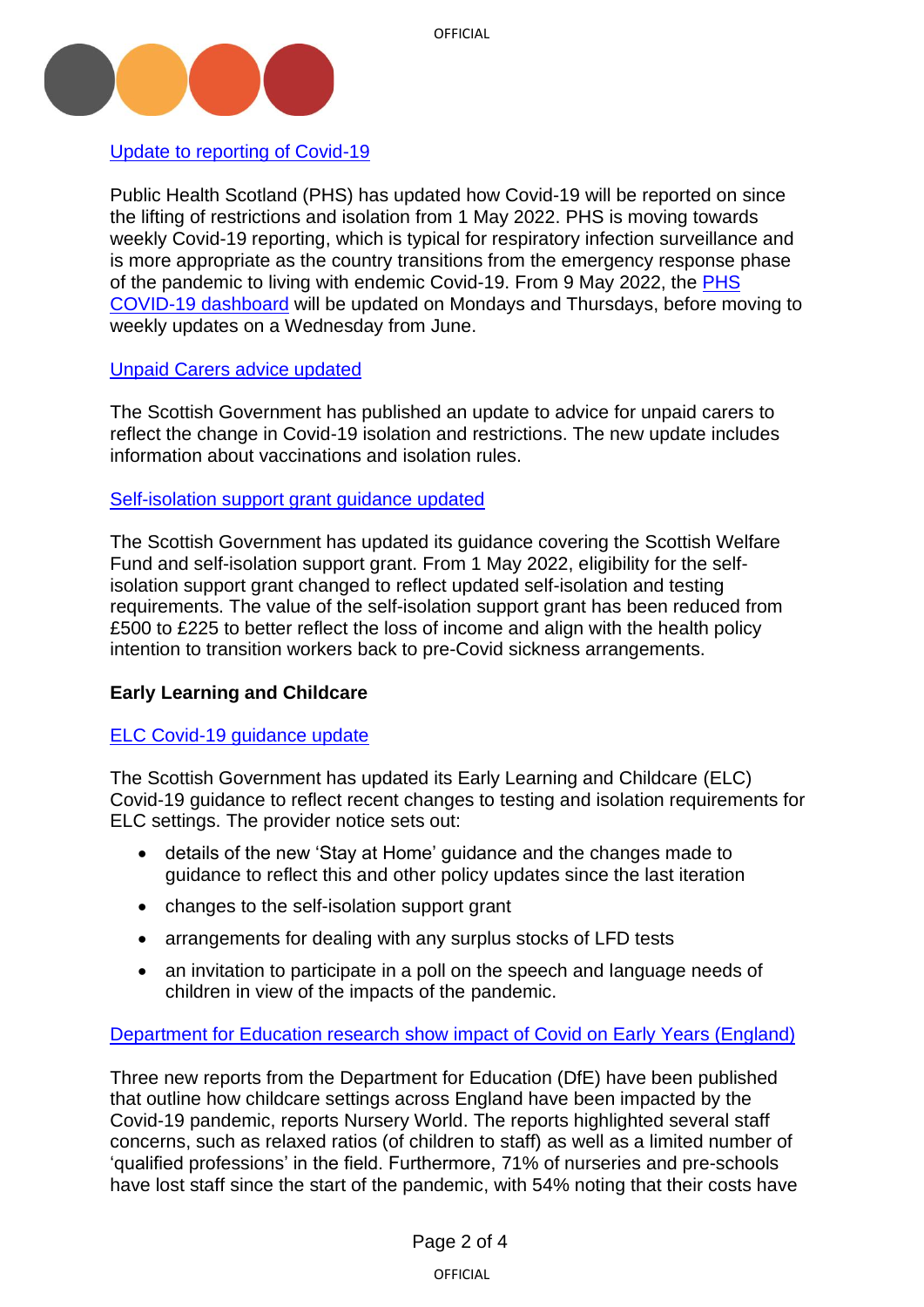

increased, with just under 50% of childminders having to use their personal savings to keep their business afloat.

# <span id="page-2-0"></span>**Health**

[Consultation launched to increase mother and baby unit capacity](https://consult.gov.scot/mental-health-unit/mother-and-baby-unit/)

The Scottish Government has launched a consultation to increase the capacity of Mother and Baby Units (MBU) in Scotland. Currently there are only two regional MBU in Scotland – Livingston and Glasgow – and each unit can hold up to six women and their babies. A report commissioned by the Scottish Government in 2019, [Delivering Effective Services: Perinatal mental health services: needs](https://www.pmhn.scot.nhs.uk/wp-content/uploads/2019/03/PMHN-Needs-Assessment-Report.pdf)  [assessment and recommendations,](https://www.pmhn.scot.nhs.uk/wp-content/uploads/2019/03/PMHN-Needs-Assessment-Report.pdf) highlighted that each MBU would benefit from a further four beds. The consultation is open for responses now.

## <span id="page-2-1"></span>**Justice**

## SCRA refurbishes [children's hearing rooms](https://www.scra.gov.uk/2022/05/more-hearing-rooms-get-a-makeover/)

The Scottish Children's Reporter Administration (SCRA) has announced a further six Hearing rooms have been refurbished and are ready for face-to-face Children's Hearings. The six new-look rooms are in Bellshill, Edinburgh, Glasgow, Inverness, Kirkwall and Lochgilphead. The new rooms feature different seating options, a small coffee table and play areas for young children – to create a more welcoming and relaxed atmosphere to help children and young people participate more effectively in their Hearings. SCRA hopes to have the remaining Hearing rooms refurbished by March 2024.

Police force launches [trauma-informed care for children in custody \(England\)](https://www.cypnow.co.uk/news/article/police-force-launches-trauma-informed-care-for-children-in-custody)

The police force in Northamptonshire has overhauled how it deals with children in custody by focusing on helping them tackle trauma in their lives, reports Children and Young People Now. The trauma-informed custody programme aims to better support children who have been arrested by focusing on understanding the impact of trauma, neglect or abuse, to recognise children's vulnerability as well as reduce repeat offending.

# <span id="page-2-2"></span>**Looked After and Accommodated Children**

## <span id="page-2-4"></span>[Call for Child Safeguarding Practice Review Panel report to be published \(England\)](https://www.basw.co.uk/media/news/2022/may/article-39-and-swu-are-among-30-signatories-joint-letter-calling-publication)

<span id="page-2-3"></span>Article 39, the Social Workers Union, BASW England, and the BASW Children & Families Group are among a group of 30 signatories writing to the Chair of Child Safeguarding Practice Review Panel (CSPRP) Annie Hudson. The letter asks the CSPRP to publish the report of 48 incidents where looked after children entered care following abuse or neglect and then died in care, or were seriously harmed.